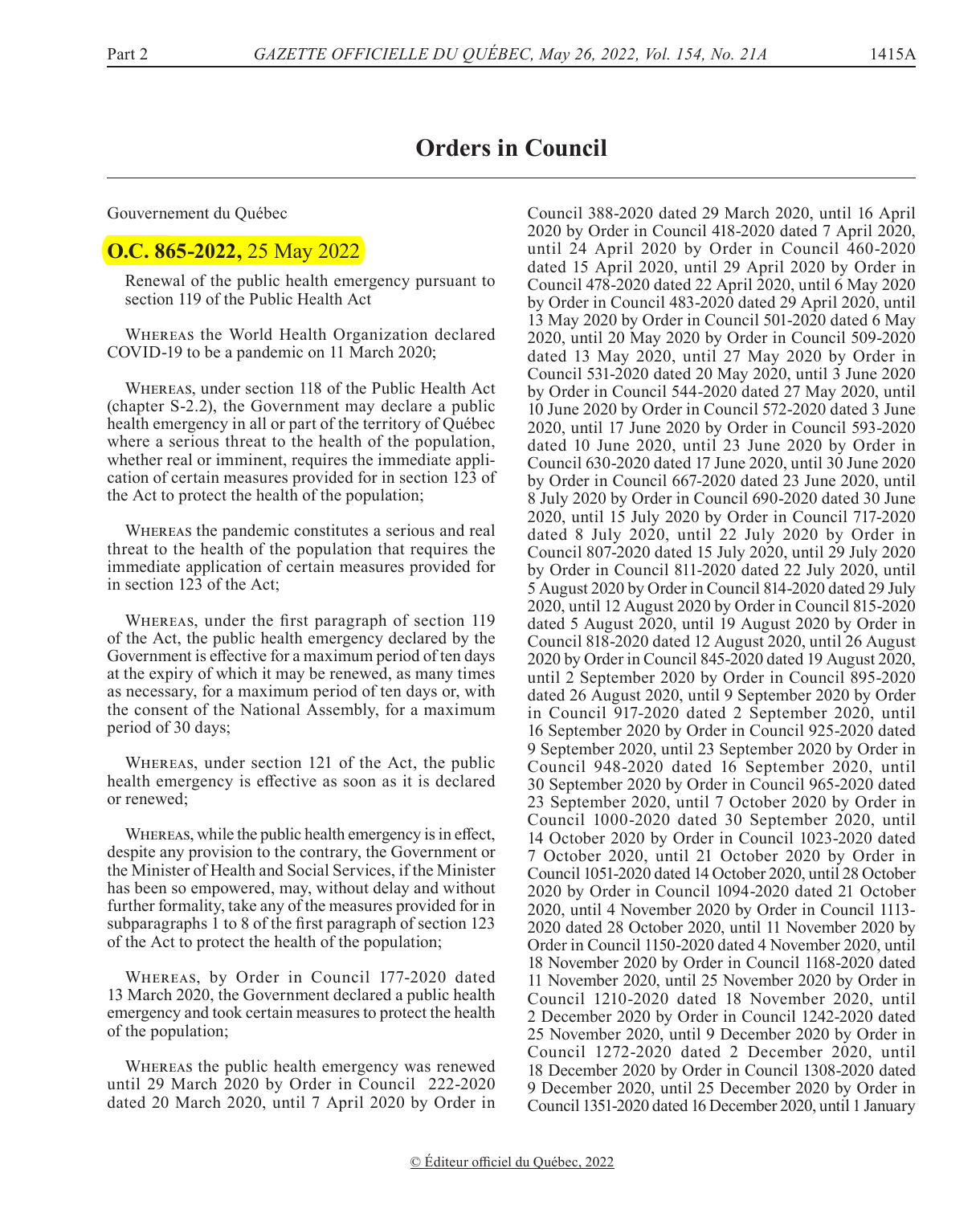2021 by Order in Council 1418-2020 dated 23 December 2020, until 8 January 2021 by Order in Council 1420-2020 dated 30 December 2020, until 15 January 2021 by Order in Council 1-2021 dated 6 January 2021, until 22 January 2021 by Order in Council 3-2021 dated 13 January 2021, until 29 January 2021 by Order in Council 31-2021 dated 20 January 2021, until 5 February 2021 by Order in Council 59-2021 dated 27 January 2021, until 12 February 2021 by Order in Council 89-2021 dated 3 February 2021, until 19 February 2021 by Order in Council 103-2021 dated 10 February 2021, until 26 February 2021 by Order in Council 124-2021 dated 17 February 2021, until 5 March 2021 by Order in Council 141-2021 dated 24 February 2021, until 12 March 2021 by Order in Council 176-2021 dated 3 March 2021, until 19 March 2021 by Order in Council 204-2021 dated 10 March 2021, until 26 March 2021 by Order in Council 243-2021 dated 17 March 2021, until 2 April 2021 by Order in Council 291-2021 dated 24 March 2021, until 9 April 2021 by Order in Council 489-2021 dated 31 March 2021, until 16 April 2021 by Order in Council 525-2021 dated 7 April 2021, until 23 April 2021 by Order in Council 555-2021 dated 14 April 2021, until 30 April 2021 by Order in Council 570-2021 dated 21 April 2021, until 7 May 2021 by Order in Council 596-2021 dated 28 April 2021, until 14 May 2021 by Order in Council 623-2021 dated 5 May 2021, until 21 May 2021 by Order in Council 660-2021 dated 12 May 2021, until 28 May 2021 by Order in Council 679-2021 dated 19 May 2021, until 4 June 2021 by Order in Council 699-2021 dated 26 May 2021, until 11 June 2021 by Order in Council 740-2021 dated 2 June 2021, until 18 June 2021 by Order in Council 782-2021 dated 9 June 2021, until 25 June 2021 by Order in Council 807-2021 dated 16 June 2021, until 2 July 2021 by Order in Council 849-2021 dated 23 June 2021, until 9 July 2021 by Order in Council 893-2021 dated 30 June 2021, until 16 July 2021 by Order in Council 937-2021 dated 7 July 2021, until 23 July 2021 by Order in Council 1062-2021 dated 14 July 2021, until 30 July 2021 by Order in Council 1069-2021 dated 21 July 2021, until 6 August 2021 by Order in Council 1072-2021 dated 28 July 2021, until 13 August 2021 by Order in Council 1074-2021 dated 4 August 2021, until 20 August 2021 by Order in Council 1080-2021 dated 11 August 2021, until 27 August 2021 by Order in Council 1127-2021 dated 18 August 2021, until 3 September 2021 by Order in Council 1150-2021 dated 25 August 2021, until 10 September 2021 by Order in Council 1172-2021 dated 1 September 2021, until 17 September 2021 by Order in Council 1200-2021 dated 8 September 2021, until 24 September 2021 by Order in Council 1225-2021 dated 15 September 2021, until 1 October 2021 by Order in Council 1251-2021 dated 22 September 2021, until 8 October 2021 by Order in Council 1277-2021 dated 29 September 2021, until 15 October 2021 by Order in Council 1293-2021 dated 6 October 2021, until

22 October 2021 by Order in Council 1313-2021 dated 13 October 2021, until 29 October 2021 by Order in Council 1330-2021 dated 20 October 2021, until 5 November 2021 by Order in Council 1349-2021 dated 27 October 2021, until 12 November 2021 by Order in Council 1392-2021 dated 3 November 2021, until 19 November 2021 by Order in Council 1415-2021 dated 10 November 2021, until 26 November 2021 by Order in Council 1433-2021 dated 17 November 2021, until 3 December 2021 by Order in Council 1456-2021 dated 24 November 2021, until 10 December 2021 by Order in Council 1489-2021 dated 1 December 2021, until 17 December 2021 by Order in Council 1510-2021 dated 8 December 2021, until 24 December 2021 by Order in Council 1540-2021 dated 15 December 2021, until 31 December 2021 by Order in Council 1624-2021 dated 22 December 2021, until 7 January 2022 by Order in Council 1628-2021 dated 29 December 2021, until 14 January 2022 by Order in Council 1-2022 dated 5 January 2022, until 21 January 2022 by Order in Council 4-2022 dated 12 January 2022, until 28 January 2022 by Order in Council 51-2022 dated 19 January 2022, until 4 February 2022 by Order in Council 94-2022 dated 26 January 2022, until 11 February 2022 by Order in Council 114-2022 dated 2 February 2022, until 18 February 2022 by Order in Council 131-2022 dated 9 February 2022, until 25 February 2022 by Order in Council 149-2022 dated 16 February 2022, until 4 March 2022 by Order in Council 181-2022 dated 23 February 2022, until 11 March 2022 by Order in Council 211-2022 dated 2 March 2022, until 18 March 2022 by Order in Council 214-2022 dated 9 March 2022, until 25 March 2022 by Order in Council 272-2022 dated 16 March 2022, until 1 April 2022 by Order in Council 341-2022 dated 23 March 2022, until 8 April 2022 by Order in Council 595-2022 dated 30 March 2022, until 15 April 2022 by Order in Council 647-2022 dated 6 April 2022, until 22 April 2022 by Order in Council 664-2022 dated 13 April 2022, until 29 April 2022 by Order in Council 704-2022 dated 20 April 2022, until 6 May 2022 by Order in Council 706-2022 dated 27 April 2022, until 13 May 2022 by Order in Council 733-2022 dated 4 May 2022, until 20 May 2022 by Order in Council 816-2022 dated 11 May 2022 and until 27 May 2022 by Order in Council 834-2022 dated 18 May 2022;

Whereas, by Orders in Council 222-2020 dated 20 March 2020, 223-2020 dated 24 March 2020, 460-2020 dated 15 April 2020, 496-2020 dated 29 April 2020, 500-2020 dated 1 May 2020, 505-2020 dated 6 May 2020, 530-2020 dated 19 May 2020, 539-2020 and 540-2020 dated 20 May 2020, 543-2020 dated 22 May 2020, 566-2020 dated 27 May 2020, 588-2020 dated 3 June 2020, 615-2020 dated 10 June 2020, 651-2020 dated 17 June 2020, 689-2020 dated 25 June 2020, 708-2020 dated 30 June 2020, 788-2020 dated 8 July 2020, 810-2020 dated 15 July 2020,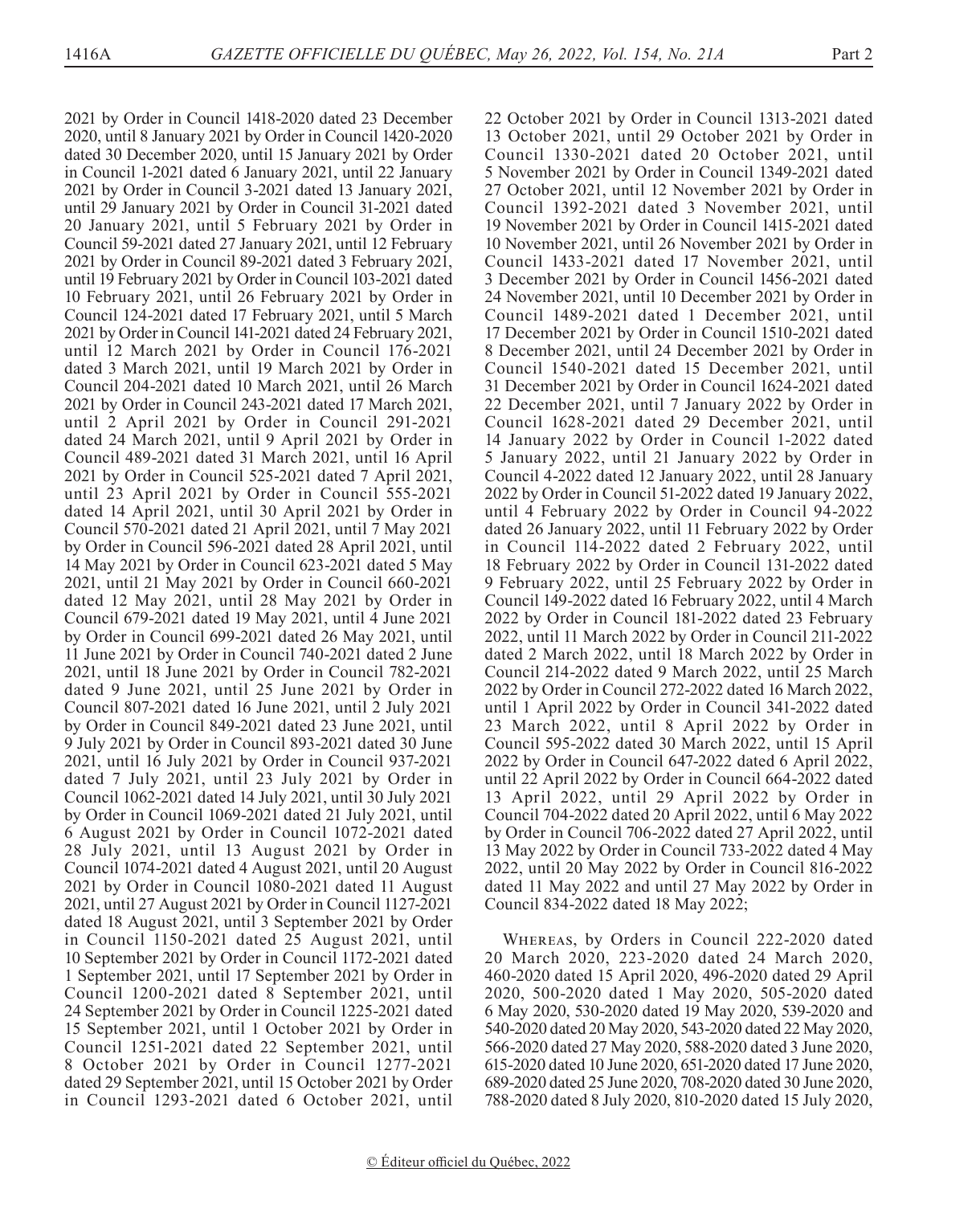813-2020 dated 22 July 2020, 817-2020 dated 5 August 2020, 885-2020 dated 19 August 2020, 913-2020 dated 26 August 2020, 943-2020 dated 9 September 2020, 947-2020 dated 11 September 2020, 964-2020 dated 21 September 2020, 1020-2020 dated 30 September 2020, 1039-2020 dated 7 October 2020, 1145-2020 dated 28 October 2020, 1346-2020 dated 9 December 2020, 1419-2020 dated 23 December 2020, 2-2021 dated 8 January 2021, 102-2021 dated 5 February 2021, 135-2021 dated 17 February 2021, 433-2021 dated 24 March 2021, 735-2021 dated 26 May 2021, 799-2021 dated 9 June 2021, 885-2021 dated 23 June 2021, 1173-2021 dated 1 September 2021 and 1276-2021 dated 24 September 2021, the Government took certain measures to protect the health of the population;

Whereas, by Ministerial Orders 2020-003 dated 14 March 2020, 2020-004 dated 15 March 2020, 2020-005 dated 17 March 2020, 2020-006 dated 19 March 2020, 2020-007 dated 21 March 2020, 2020-008 dated 22 March 2020, 2020-009 dated 23 March 2020, 2020-010 dated 27 March 2020, 2020-011 dated 28 March 2020, 2020-012 dated 30 March 2020, 2020-013 dated 1 April 2020, 2020-014 dated 2 April 2020, 2020-015 dated 4 April 2020, 2020-016 dated 7 April 2020, 2020-017 dated 8 April 2020, 2020-018 dated 9 April 2020, 2020-019 and 2020-020 dated 10 April 2020, 2020-021 dated 14 April 2020, 2020-022 dated 15 April 2020, 2020-023 dated 17 April 2020, 2020-025 dated 19 April 2020, 2020-026 dated 20 April 2020, 2020-027 dated 22 April 2020, 2020-028 dated 25 April 2020, 2020-029 dated 26 April 2020, 2020-030 dated 29 April 2020, 2020-031 dated 3 May 2020, 2020-032 dated 5 May 2020, 2020-033 dated 7 May 2020, 2020-034 dated 9 May 2020, 2020-035 dated 10 May 2020, 2020-037 dated 14 May 2020, 2020-038 dated 15 May 2020, 2020-039 dated 22 May 2020, 2020-041 dated 30 May 2020, 2020-042 dated 4 June 2020, 2020-043 dated 6 June 2020, 2020-044 dated 12 June 2020, 2020-045 dated 17 June 2020, 2020-047 dated 19 June 2020, 2020-048 dated 26 June 2020, 2020-049 dated 4 July 2020, 2020-050 dated 7 July 2020, 2020-051 dated 10 July 2020, 2020-052 dated 19 July 2020, 2020-053 dated 1 August 2020, 2020-055 dated 6 August 2020, 2020-058 dated 17 August 2020, 2020-059 dated 26 August 2020, 2020-060 dated 28 August 2020, 2020-061 dated 1 September 2020, 2020-062 dated 4 September 2020, 2020-063 dated 11 September 2020, 2020-064 dated 17 September 2020, 2020-066 dated 18 September 2020, 2020-067 dated 19 September 2020, 2020-068 dated 20 September 2020, 2020-069 dated 22 September 2020, 2020-072 dated 25 September 2020, 2020-074 and 2020-075 dated 2 October 2020, 2020-076 dated 5 October 2020, 2020-077 dated 8 October 2020, 2020-078 dated 10 October 2020, 2020-079 dated 15 October 2020, 2020-080 dated 21 October 2020, 2020-081 dated 22 October 2020, 2020-082 dated 25 October 2020, 2020-084 dated 27 October 2020, 2020-085 dated 28 October 2020, 2020-086 dated 1 November 2020, 2020-087 dated 4 November 2020, 2020-088 dated 9 November 2020, 2020-090 dated 11 November 2020, 2020-091 dated 13 November 2020, 2020-093 dated 17 November 2020, 2020-094 dated 22 November 2020, 2020-096 dated 25 November 2020, 2020-097 dated 1 December 2020, 2020-099 and 2020-100 dated 3 December 2020, 2020-101 dated 5 December 2020, 2020-102 dated 9 December 2020, 2020-103 dated 13 December 2020, 2020-104 dated 15 December 2020, 2020-105 dated 17 December 2020, 2020-106 dated 20 December 2020, 2020-107 dated 23 December 2020, 2020-108 dated 30 December 2020, 2021-001 dated 15 January 2021, 2021-003 dated 21 January 2021, 2021-004 dated 27 January 2021, 2021-005 dated 28 January 2021, 2021-008 dated 20 February 2020, 2021-009 dated 25 February 2021, 2021-010 dated 5 March 2021, 2021-013 dated 13 March 2021, 2021-015 dated 16 March 2021, 2021-016 dated 19 March 2021, 2021-017 dated 26 March 2021, 2021-019 dated 28 March 2021, 2021-020 dated 1 April 2021, 2021-021 dated 5 April 2021, 2021-022 and 2021-023 dated 7 April 2021, 2021-024 dated 9 April 2021, 2021-025 dated 11 April 2021, 2021-026 dated 14 April 2021, 2021-027 dated 16 April 2021, 2021-028 dated 17 April 2021, 2021-029 dated 18 April 2021, 2021-031 dated 28 April 2021, 2021-032 dated 30 April 2021, 2021-033 dated 5 May 2021, 2021-034 dated 8 May 2021, 2021-036 dated 15 May 2021, 2021-037 dated 19 May 2021, 2021-038 dated 20 May 2021, 2021-039 dated 28 May 2021, 2021-040 dated 5 June 2021, 2021-041 dated 7 June 2021, 2021-043 dated 11 June 2021, 2021-044 dated 14 June 2021, 2021-045 and 2021-046 dated 16 June 2021, 2021-047 dated 18 June 2021, 2021-048 dated 23 June 2021, 2021-049 dated 1 July 2021, 2021-050 dated 2 July 2021, 2021-051 dated 6 July 2021, 2021-052 dated 7 July 2021, 2021-053 dated 10 July 2021, 2021-054 dated 16 July 2021, 2021-055 dated 30 July 2021, 2021-057 dated 4 August 2021, 2021-058 dated 13 August 2021, 2021-059 dated 18 August 2021, 2021-060 dated 24 August 2021, 2021-061 dated 31 August 2021, 2021-062 dated 3 September 2021, 2021-063 dated 9 September 2021, 2021-065 dated 24 September 2021, 2021-066 dated 1 October 2021, 2021-067 dated 8 October 2021, 2021-068 dated 9 October 2021, 2021-069 dated 12 October 2021, 2021-070 dated 15 October 2021, 2021-071 and 2020-072 dated 16 October 2021, 2021-073 dated 22 October 2021, 2021-074 dated 25 October 2021, 2021-075 dated 26 October 2021, 2021-077 dated 29 October 2021, 2021-078 dated 2 November 2021, 2021-079, 2021-080 and 2021-081 dated 14 November 2021, 2021-082 dated 17 November 2021, 2021-083 dated 10 December 2021, 2021-085 and 2021-086 dated 13 December 2021, 2021-087 dated 14 December 2021, 2021-088 dated 16 December 2021, 2021-089 dated